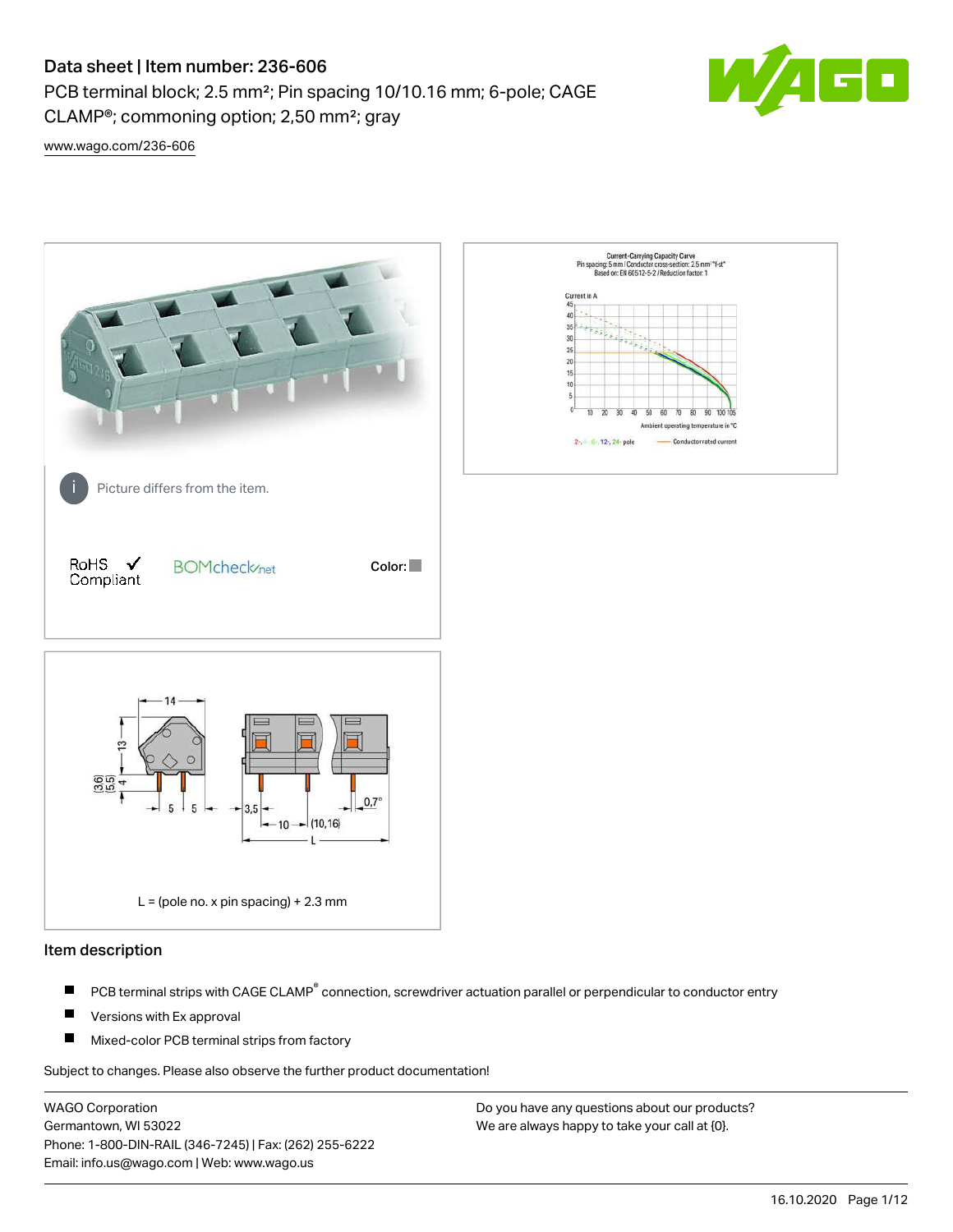

- $\blacksquare$ Operating tools for factory wiring
- $\blacksquare$ 45° conductor entry angle permits a wide range of applications and wiring options
- $\blacksquare$ Set to metric or inch pin spacing by compressing PCB terminal strips or pulling them apart

# Data

# Electrical data

#### Ratings per IEC/EN 60664-1

| Ratings per                 | IEC/EN 60664-1                                                        |
|-----------------------------|-----------------------------------------------------------------------|
| Rated voltage (III / 3)     | 630 V                                                                 |
| Rated surge voltage (III/3) | 8 <sub>kV</sub>                                                       |
| Rated voltage (III/2)       | 1000V                                                                 |
| Rated surge voltage (III/2) | 8 <sub>kV</sub>                                                       |
| Nominal voltage (II/2)      | 1000V                                                                 |
| Rated surge voltage (II/2)  | 8 <sub>kV</sub>                                                       |
| Rated current               | 24 A                                                                  |
| Legend (ratings)            | $(III / 2)$ $\triangle$ Overvoltage category III / Pollution degree 2 |

#### Ratings per UL 1059

| Approvals per                  | UL 1059 |
|--------------------------------|---------|
| Rated voltage UL (Use Group B) | 300 V   |
| Rated current UL (Use Group B) | 15 A    |
| Rated voltage UL (Use Group D) | 300 V   |
| Rated current UL (Use Group D) | 10 A    |

#### Ratings per CSA

| Approvals per                   | CSA   |
|---------------------------------|-------|
| Rated voltage CSA (Use Group B) | 300 V |
| Rated current CSA (Use Group B) | 15 A  |
| Rated voltage CSA (Use Group D) | 300 V |
| Rated current CSA (Use Group D) | 10 A  |

#### Connection data

| Connection technology | CAGE CLAMP <sup>®</sup>                 |
|-----------------------|-----------------------------------------|
| Actuation type        | Operating tool                          |
| Solid conductor       | $0.08$ 2.5 mm <sup>2</sup> / 28  12 AWG |

Subject to changes. Please also observe the further product documentation!

| <b>WAGO Corporation</b>                                | Do you have any questions about our products? |
|--------------------------------------------------------|-----------------------------------------------|
| Germantown, WI 53022                                   | We are always happy to take your call at {0}. |
| Phone: 1-800-DIN-RAIL (346-7245)   Fax: (262) 255-6222 |                                               |
| Email: info.us@wago.com   Web: www.wago.us             |                                               |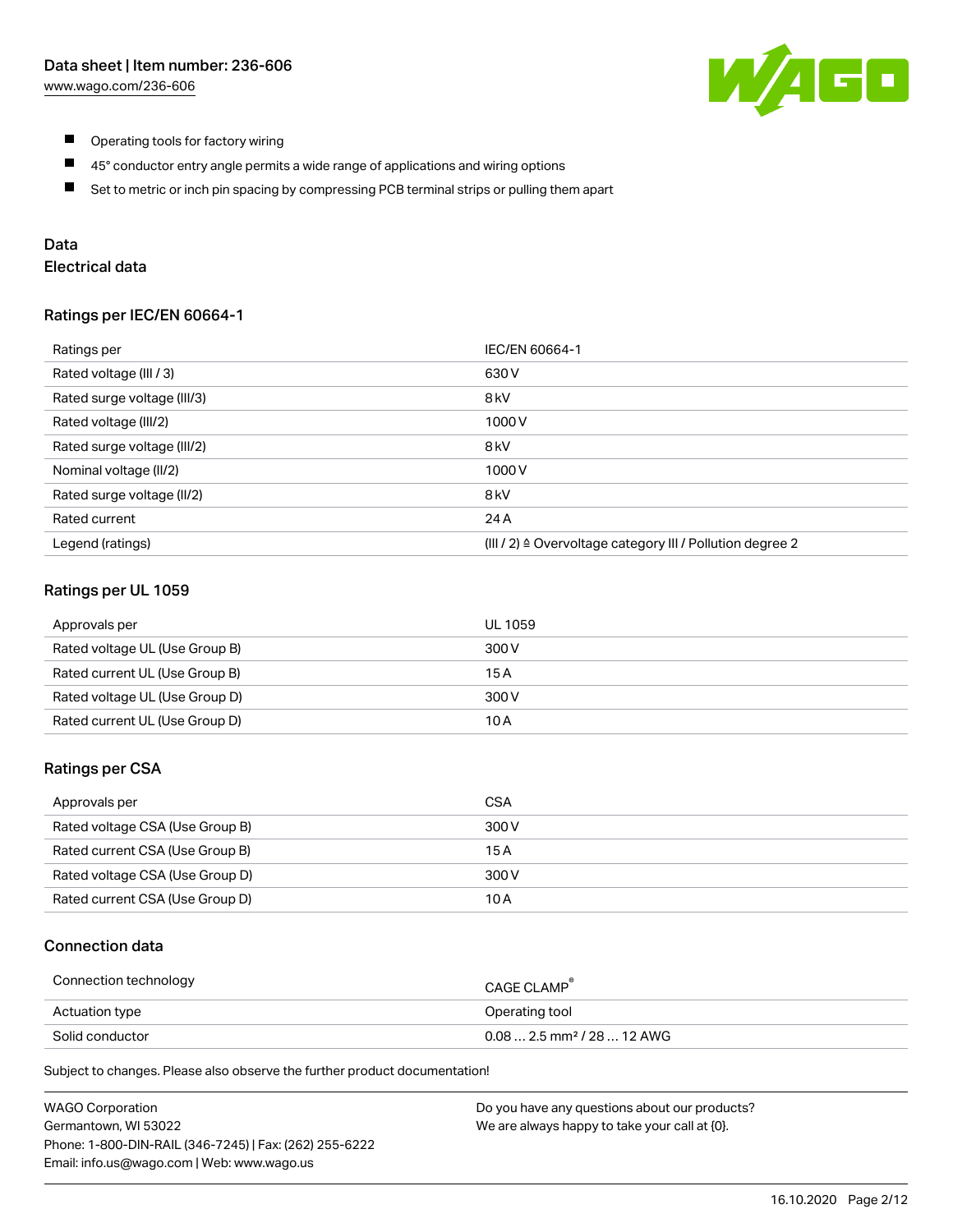[www.wago.com/236-606](http://www.wago.com/236-606)



| Fine-stranded conductor                           | $0.08$ 2.5 mm <sup>2</sup> / 28  12 AWG |
|---------------------------------------------------|-----------------------------------------|
| Fine-stranded conductor; with insulated ferrule   | $0.251.5$ mm <sup>2</sup>               |
| Fine-stranded conductor; with uninsulated ferrule | $0.251.5$ mm <sup>2</sup>               |
| Strip length                                      | $56$ mm / 0.2  0.24 inch                |
| Conductor connection direction to PCB             | 45°                                     |
| Pole No.                                          | 6                                       |
| Total number of connection points                 | 6                                       |
| Total number of potentials                        | 6                                       |
| Number of connection types                        |                                         |
| Number of levels                                  |                                         |
| Note (conductor cross-section)                    | 12 AWG: THHN, THWN                      |

# Physical data

| Pin spacing                          | 10/10.16 mm / 0.394/0.4 inch |
|--------------------------------------|------------------------------|
| Width                                | 62.3 mm / 2.453 inch         |
| Height                               | 17 mm / 0.669 inch           |
| Height from the surface              | 13 mm / 0.512 inch           |
| Depth                                | 14 mm / 0.551 inch           |
| Solder pin length                    | 4 mm                         |
| Solder pin dimensions                | $0.7 \times 0.7$ mm          |
| Drilled hole diameter with tolerance | 1.1 $(+0.1)$ mm              |

# PCB contact

| PCB contact                         | тнт                                      |
|-------------------------------------|------------------------------------------|
| Solder pin arrangement              | over the entire terminal strip (in-line) |
| Number of solder pins per potential |                                          |

## Material Data

| Color                       | gray                                  |
|-----------------------------|---------------------------------------|
| Material group              |                                       |
| Insulation material         | Polyamide (PA66)                      |
| Flammability class per UL94 | V <sub>0</sub>                        |
| Clamping spring material    | Chrome nickel spring steel (CrNi)     |
| Contact material            | Electrolytic copper $(E_{\text{CL}})$ |
| Contact plating             | tin-plated                            |
| Fire load                   | 0.148MJ                               |

Subject to changes. Please also observe the further product documentation!

| <b>WAGO Corporation</b>                                | Do you have any questions about our products? |
|--------------------------------------------------------|-----------------------------------------------|
| Germantown, WI 53022                                   | We are always happy to take your call at {0}. |
| Phone: 1-800-DIN-RAIL (346-7245)   Fax: (262) 255-6222 |                                               |
| Email: info.us@wago.com   Web: www.wago.us             |                                               |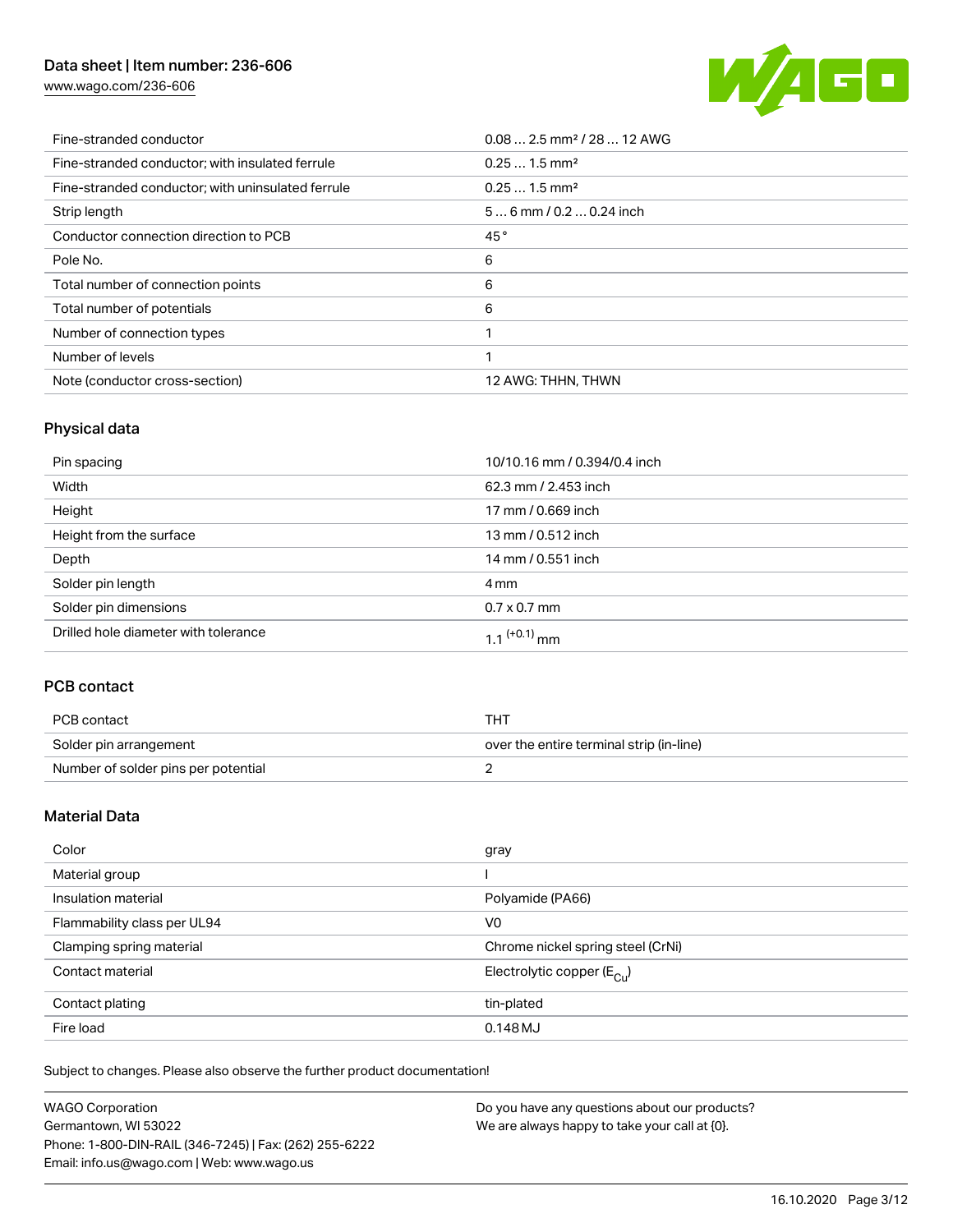[www.wago.com/236-606](http://www.wago.com/236-606)



| Weight                            | 7.8 g |
|-----------------------------------|-------|
| <b>Environmental Requirements</b> |       |

| Limit temperature range | $-60+105 °C$ |  |
|-------------------------|--------------|--|

### Commercial data

| Product Group         | 4 (Printed Circuit) |
|-----------------------|---------------------|
| Packaging type        | <b>BOX</b>          |
| Country of origin     | CН                  |
| <b>GTIN</b>           | 4044918773294       |
| Customs tariff number | 85369010000         |

## Approvals / Certificates

## Country specific Approvals

|      |                                        |                                 | Certificate |
|------|----------------------------------------|---------------------------------|-------------|
| Logo | Approval                               | <b>Additional Approval Text</b> | name        |
|      | <b>CCA</b>                             | EN 60947                        | NTR NL-     |
|      | <b>DEKRA Certification B.V.</b>        |                                 | 7109        |
|      | <b>CCA</b>                             | EN 60998                        | NTR NL-     |
|      | DEKRA Certification B.V.               |                                 | 7195        |
|      | <b>CCA</b>                             | EN 60947                        | 2168090.01  |
| KEMA | DEKRA Certification B.V.               |                                 |             |
|      | <b>CSA</b><br>DEKRA Certification B.V. | C22.2 No. 158                   | 1673957     |

#### Ship Approvals

| Logo                           | Approval                                                                   | <b>Additional Approval Text</b> | Certificate<br>name |  |  |
|--------------------------------|----------------------------------------------------------------------------|---------------------------------|---------------------|--|--|
| 嚩<br><b>BUREAU</b><br>VERITASS | BV<br>Bureau Veritas S.A.                                                  | <b>IEC 60998</b>                | 11915/D0<br>BV      |  |  |
|                                | <b>DNV GL</b>                                                              |                                 | TAE000016Z          |  |  |
|                                | Subject to changes. Please also observe the further product documentation! |                                 |                     |  |  |
|                                |                                                                            |                                 |                     |  |  |

| <b>WAGO Corporation</b>                                |
|--------------------------------------------------------|
| Germantown, WI 53022                                   |
| Phone: 1-800-DIN-RAIL (346-7245)   Fax: (262) 255-6222 |
| Email: info.us@wago.com   Web: www.wago.us             |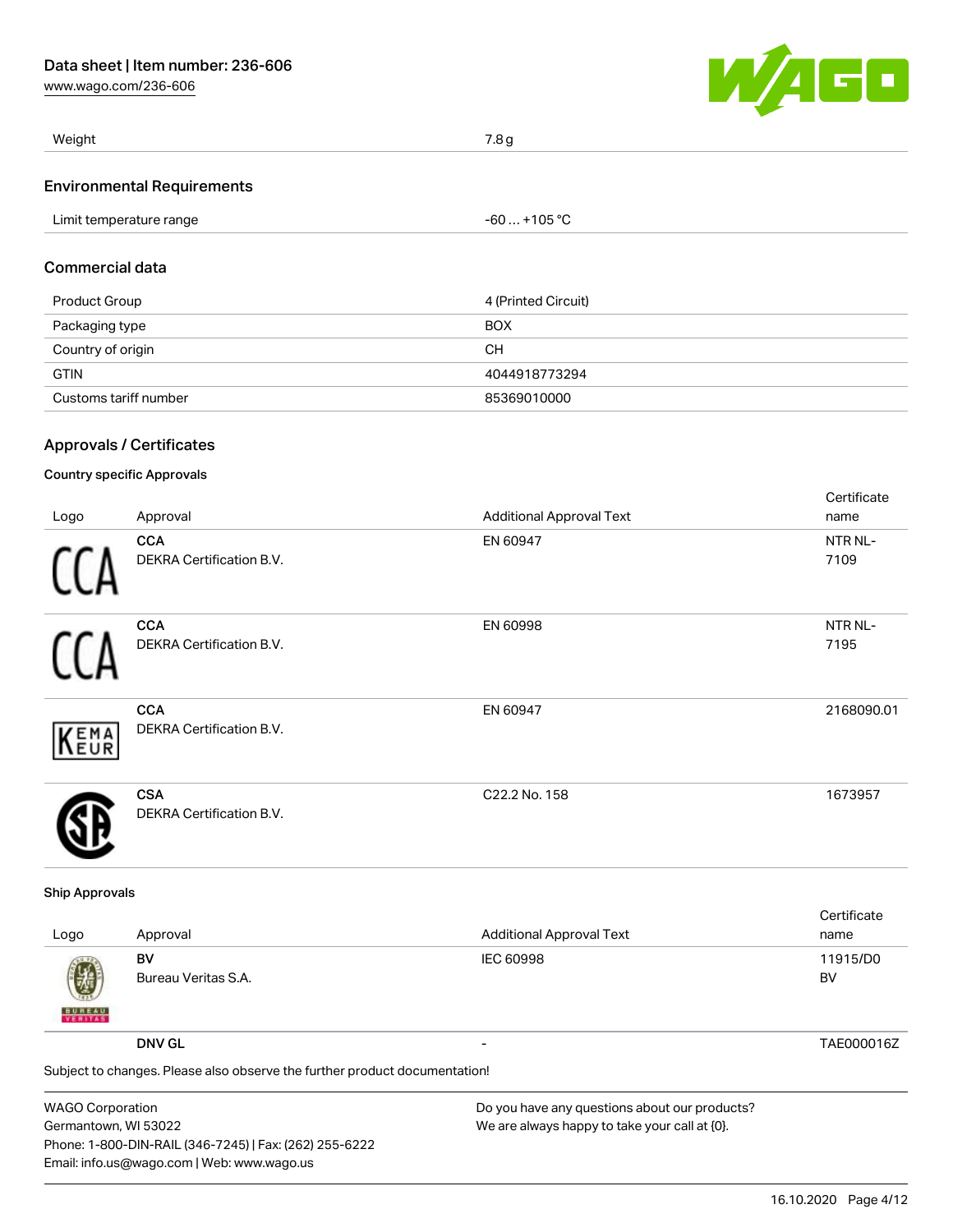

Det Norske Veritas, Germanischer Lloyd

#### UL-Approvals

|      |                                |                                 | Certificate |
|------|--------------------------------|---------------------------------|-------------|
| Logo | Approval                       | <b>Additional Approval Text</b> | name        |
|      | UR                             | <b>UL 1059</b>                  | 20180629-   |
| J    | Underwriters Laboratories Inc. |                                 | E45172      |

## Counterpart

# Compatible products

Email: info.us@wago.com | Web: www.wago.us

| tools                   |                                                                                                                          |                                               |                      |
|-------------------------|--------------------------------------------------------------------------------------------------------------------------|-----------------------------------------------|----------------------|
|                         | Item no.: 210-657<br>Operating tool; Blade: 3.5 x 0.5 mm; with a partially insulated shaft; short; multicoloured         |                                               | www.wago.com/210-657 |
|                         | Item no.: 210-658<br>Operating tool; Blade: 3.5 x 0.5 mm; with a partially insulated shaft; angled; short; multicoloured |                                               | www.wago.com/210-658 |
|                         | Item no.: 210-720<br>Operating tool; Blade: 3.5 x 0.5 mm; with a partially insulated shaft; multicoloured                |                                               | www.wago.com/210-720 |
|                         | Item no.: 236-332<br>Operating tool; natural                                                                             |                                               | www.wago.com/236-332 |
|                         | Item no.: 236-335<br>Operating tool; gray                                                                                |                                               | www.wago.com/236-335 |
| ferrule                 |                                                                                                                          |                                               |                      |
|                         | Item no.: 216-101<br>Ferrule; Sleeve for 0.5 mm <sup>2</sup> / AWG 22; uninsulated; electro-tin plated; silver-colored   |                                               | www.wago.com/216-101 |
|                         | Item no.: 216-102<br>Ferrule; Sleeve for 0.75 mm <sup>2</sup> / AWG 20; uninsulated; electro-tin plated; silver-colored  |                                               | www.wago.com/216-102 |
|                         | Item no.: 216-103<br>Ferrule; Sleeve for 1 mm <sup>2</sup> / AWG 18; uninsulated; electro-tin plated                     |                                               | www.wago.com/216-103 |
|                         | Item no.: 216-104<br>Ferrule; Sleeve for 1.5 mm <sup>2</sup> / AWG 16; uninsulated; electro-tin plated; silver-colored   |                                               | www.wago.com/216-104 |
|                         | Subject to changes. Please also observe the further product documentation!                                               |                                               |                      |
| <b>WAGO Corporation</b> |                                                                                                                          | Do you have any questions about our products? |                      |
|                         | Germantown, WI 53022                                                                                                     | We are always happy to take your call at {0}. |                      |
|                         | Phone: 1-800-DIN-RAIL (346-7245)   Fax: (262) 255-6222                                                                   |                                               |                      |

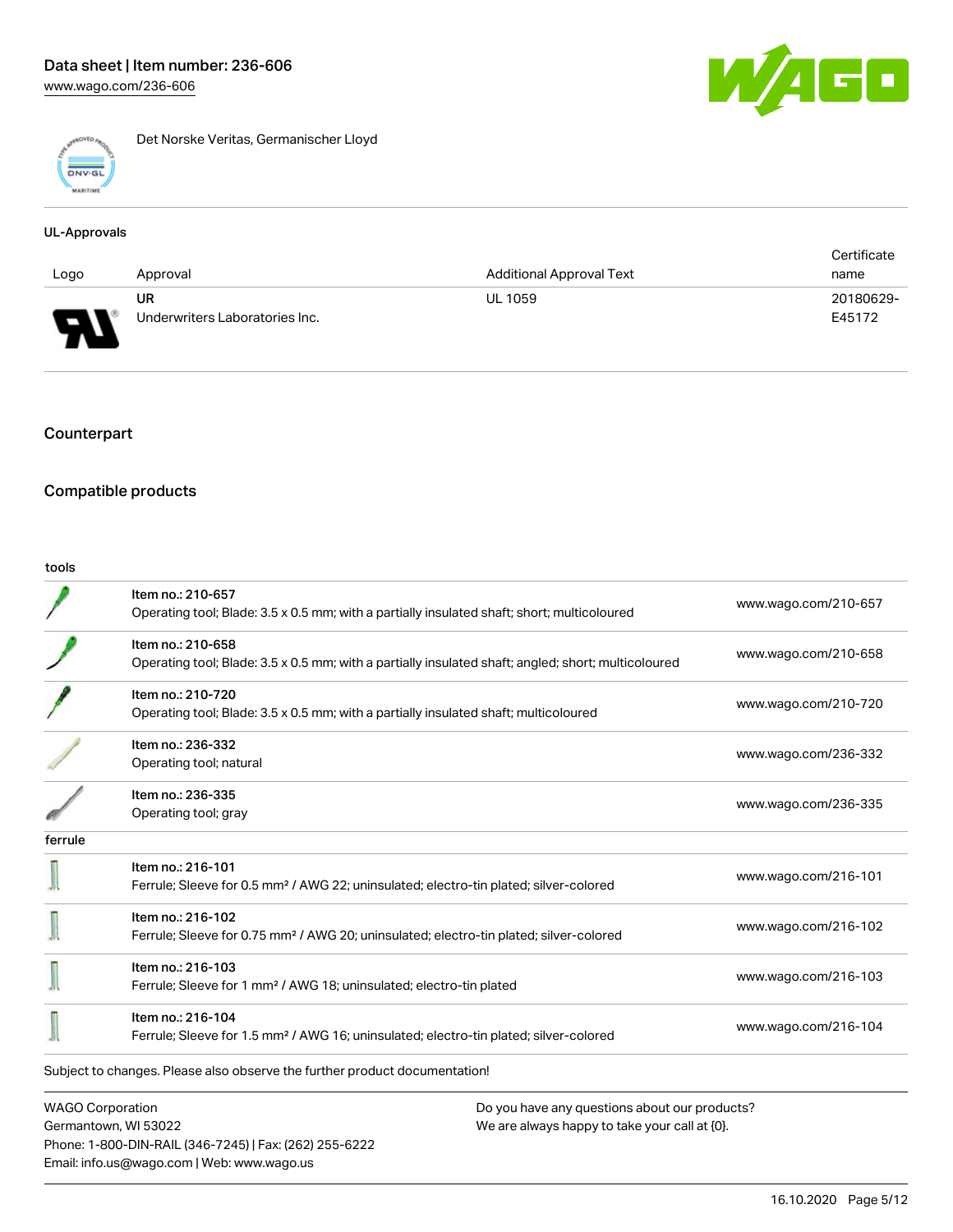

|                          | Item no.: 216-121<br>Ferrule; Sleeve for 0.5 mm <sup>2</sup> / AWG 22; uninsulated; electro-tin plated; silver-colored                                                                            | www.wago.com/216-121 |
|--------------------------|---------------------------------------------------------------------------------------------------------------------------------------------------------------------------------------------------|----------------------|
|                          | Item no.: 216-122<br>Ferrule; Sleeve for 0.75 mm <sup>2</sup> / AWG 20; uninsulated; electro-tin plated; silver-colored                                                                           | www.wago.com/216-122 |
| $\overline{\phantom{a}}$ | Item no.: 216-123<br>Ferrule; Sleeve for 1 mm <sup>2</sup> / AWG 18; uninsulated; electro-tin plated; silver-colored                                                                              | www.wago.com/216-123 |
|                          | Item no.: 216-124<br>Ferrule; Sleeve for 1.5 mm <sup>2</sup> / AWG 16; uninsulated; electro-tin plated                                                                                            | www.wago.com/216-124 |
|                          | Item no.: 216-131<br>Ferrule; Sleeve for 0.25 mm <sup>2</sup> / AWG 24; uninsulated; electro-tin plated; silver-colored                                                                           | www.wago.com/216-131 |
|                          | Item no.: 216-132<br>Ferrule; Sleeve for 0.34 mm <sup>2</sup> / AWG 24; uninsulated; electro-tin plated                                                                                           | www.wago.com/216-132 |
|                          | Item no.: 216-141<br>Ferrule; Sleeve for 0.5 mm <sup>2</sup> / 20 AWG; uninsulated; electro-tin plated; electrolytic copper; gastight<br>crimped; acc. to DIN 46228, Part 1/08.92                 | www.wago.com/216-141 |
|                          | Item no.: 216-142<br>Ferrule; Sleeve for 0.75 mm <sup>2</sup> / 18 AWG; uninsulated; electro-tin plated; electrolytic copper; gastight<br>crimped; acc. to DIN 46228, Part 1/08.92                | www.wago.com/216-142 |
|                          | Item no.: 216-143<br>Ferrule; Sleeve for 1 mm <sup>2</sup> / AWG 18; uninsulated; electro-tin plated; electrolytic copper; gastight<br>crimped; acc. to DIN 46228, Part 1/08.92                   | www.wago.com/216-143 |
|                          | Item no.: 216-144<br>Ferrule; Sleeve for 1.5 mm <sup>2</sup> / AWG 16; uninsulated; electro-tin plated; electrolytic copper; gastight<br>crimped; acc. to DIN 46228, Part 1/08.92; silver-colored | www.wago.com/216-144 |
|                          | Item no.: 216-151<br>Ferrule; Sleeve for 0.25 mm <sup>2</sup> / AWG 24; uninsulated; electro-tin plated                                                                                           | www.wago.com/216-151 |
|                          | Item no.: 216-152<br>Ferrule; Sleeve for 0.34 mm <sup>2</sup> / AWG 24; uninsulated; electro-tin plated                                                                                           | www.wago.com/216-152 |
|                          | Item no.: 216-201<br>Ferrule; Sleeve for 0.5 mm <sup>2</sup> / 20 AWG; insulated; electro-tin plated; white                                                                                       | www.wago.com/216-201 |
|                          | Item no.: 216-202<br>Ferrule; Sleeve for 0.75 mm <sup>2</sup> / 18 AWG; insulated; electro-tin plated; gray                                                                                       | www.wago.com/216-202 |
| П                        | Item no.: 216-203<br>Ferrule; Sleeve for 1 mm <sup>2</sup> / AWG 18; insulated; electro-tin plated; red                                                                                           | www.wago.com/216-203 |
| Ω                        | Item no.: 216-204<br>Ferrule; Sleeve for 1.5 mm <sup>2</sup> / AWG 16; insulated; electro-tin plated; black                                                                                       | www.wago.com/216-204 |
|                          | Item no.: 216-221<br>Ferrule; Sleeve for 0.5 mm <sup>2</sup> / 20 AWG; insulated; electro-tin plated; white                                                                                       | www.wago.com/216-221 |
|                          |                                                                                                                                                                                                   |                      |

Subject to changes. Please also observe the further product documentation!

WAGO Corporation Germantown, WI 53022 Phone: 1-800-DIN-RAIL (346-7245) | Fax: (262) 255-6222 Email: info.us@wago.com | Web: www.wago.us Do you have any questions about our products? We are always happy to take your call at {0}.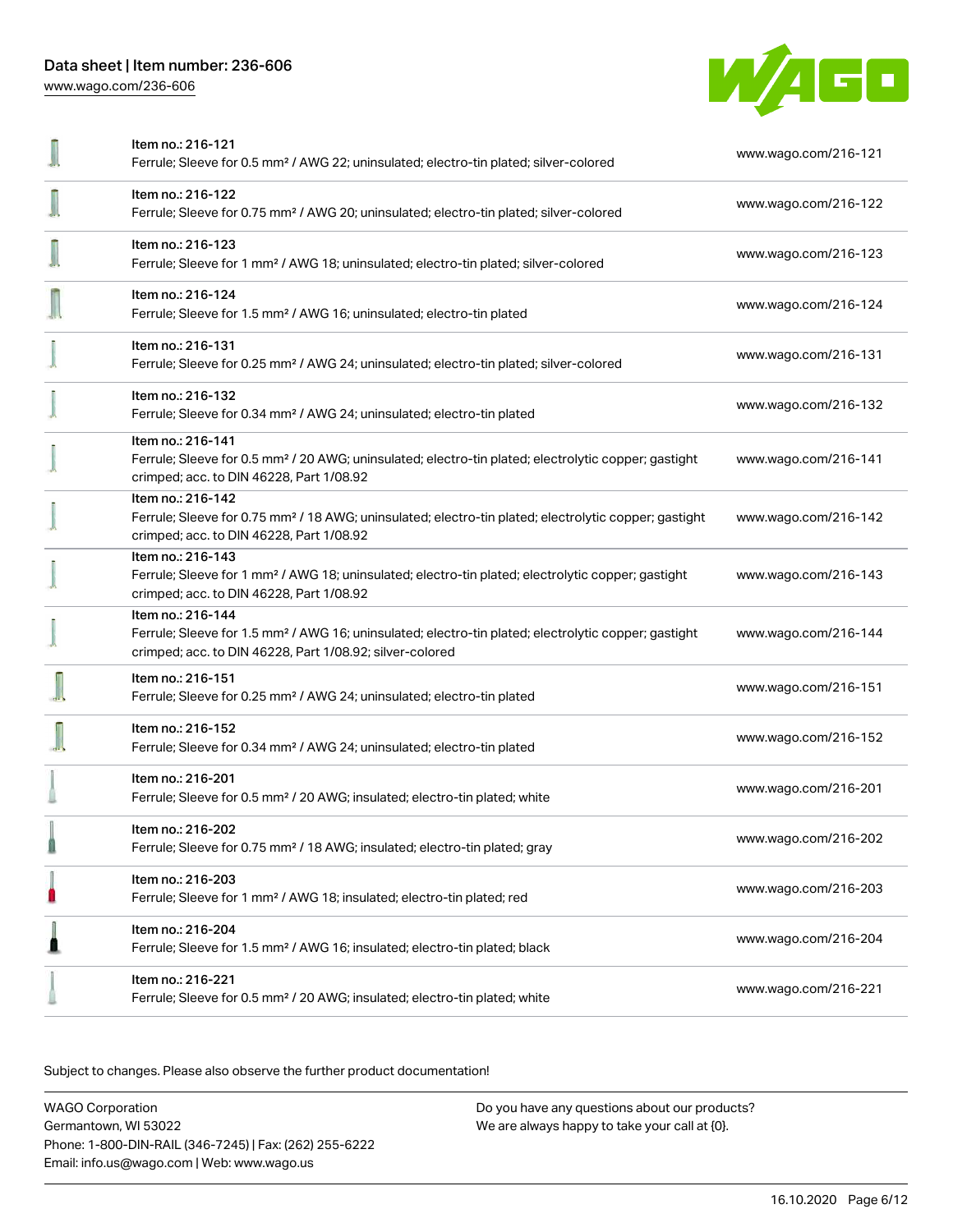[www.wago.com/236-606](http://www.wago.com/236-606)



|                     | Item no.: 216-222<br>Ferrule; Sleeve for 0.75 mm <sup>2</sup> / 18 AWG; insulated; electro-tin plated; gray                                                                                             | www.wago.com/216-222              |
|---------------------|---------------------------------------------------------------------------------------------------------------------------------------------------------------------------------------------------------|-----------------------------------|
|                     | Item no.: 216-223<br>Ferrule; Sleeve for 1 mm <sup>2</sup> / AWG 18; insulated; electro-tin plated; red                                                                                                 | www.wago.com/216-223              |
|                     | Item no.: 216-224<br>Ferrule; Sleeve for 1.5 mm <sup>2</sup> / AWG 16; insulated; electro-tin plated; black                                                                                             | www.wago.com/216-224              |
|                     | Item no.: 216-241<br>Ferrule; Sleeve for 0.5 mm <sup>2</sup> / 20 AWG; insulated; electro-tin plated; electrolytic copper; gastight<br>crimped; acc. to DIN 46228, Part 4/09.90; white                  | www.wago.com/216-241              |
|                     | Item no.: 216-242<br>Ferrule; Sleeve for 0.75 mm <sup>2</sup> / 18 AWG; insulated; electro-tin plated; electrolytic copper; gastight<br>crimped; acc. to DIN 46228, Part 4/09.90; gray                  | www.wago.com/216-242              |
|                     | Item no.: 216-243<br>Ferrule; Sleeve for 1 mm <sup>2</sup> / AWG 18; insulated; electro-tin plated; electrolytic copper; gastight crimped; www.wago.com/216-243<br>acc. to DIN 46228, Part 4/09.90; red |                                   |
|                     | Item no.: 216-244<br>Ferrule; Sleeve for 1.5 mm <sup>2</sup> / AWG 16; insulated; electro-tin plated; electrolytic copper; gastight<br>crimped; acc. to DIN 46228, Part 4/09.90; black                  | www.wago.com/216-244              |
|                     | Item no.: 216-262<br>Ferrule; Sleeve for 0.75 mm <sup>2</sup> / 18 AWG; insulated; electro-tin plated; electrolytic copper; gastight<br>crimped; acc. to DIN 46228, Part 4/09.90; gray                  | www.wago.com/216-262              |
|                     | Item no.: 216-263<br>Ferrule; Sleeve for 1 mm <sup>2</sup> / AWG 18; insulated; electro-tin plated; electrolytic copper; gastight crimped; www.wago.com/216-263<br>acc. to DIN 46228, Part 4/09.90; red |                                   |
|                     | Item no.: 216-264<br>Ferrule; Sleeve for 1.5 mm <sup>2</sup> / AWG 16; insulated; electro-tin plated; electrolytic copper; gastight<br>crimped; acc. to DIN 46228, Part 4/09.90; black                  | www.wago.com/216-264              |
|                     | Item no.: 216-284<br>Ferrule; Sleeve for 1.5 mm <sup>2</sup> / AWG 16; insulated; electro-tin plated; electrolytic copper; gastight<br>crimped; acc. to DIN 46228, Part 4/09.90; black                  | www.wago.com/216-284              |
|                     | Item no.: 216-301<br>Ferrule; Sleeve for 0.25 mm <sup>2</sup> / AWG 24; insulated; electro-tin plated; yellow                                                                                           | www.wago.com/216-301              |
|                     | Item no.: 216-302<br>Ferrule; Sleeve for 0.34 mm <sup>2</sup> / 22 AWG; insulated; electro-tin plated; green                                                                                            | www.wago.com/216-302              |
|                     | Item no.: 216-321<br>Ferrule; Sleeve for 0.25 mm <sup>2</sup> / AWG 24; insulated; electro-tin plated; yellow                                                                                           | www.wago.com/216-321              |
|                     | Item no.: 216-322<br>Ferrule; Sleeve for 0.34 mm <sup>2</sup> / 22 AWG; insulated; electro-tin plated; green                                                                                            | www.wago.com/216-322              |
| Marking accessories |                                                                                                                                                                                                         |                                   |
|                     | Item no.: 210-332/1000-202<br>Marking strips; as a DIN A4 sheet; MARKED; 1-16 (80x); Height of marker strip: 3 mm; Strip length 182<br>mm; Horizontal marking; Self-adhesive; white                     | www.wago.com/210-332<br>/1000-202 |

Subject to changes. Please also observe the further product documentation!

WAGO Corporation Germantown, WI 53022 Phone: 1-800-DIN-RAIL (346-7245) | Fax: (262) 255-6222 Email: info.us@wago.com | Web: www.wago.us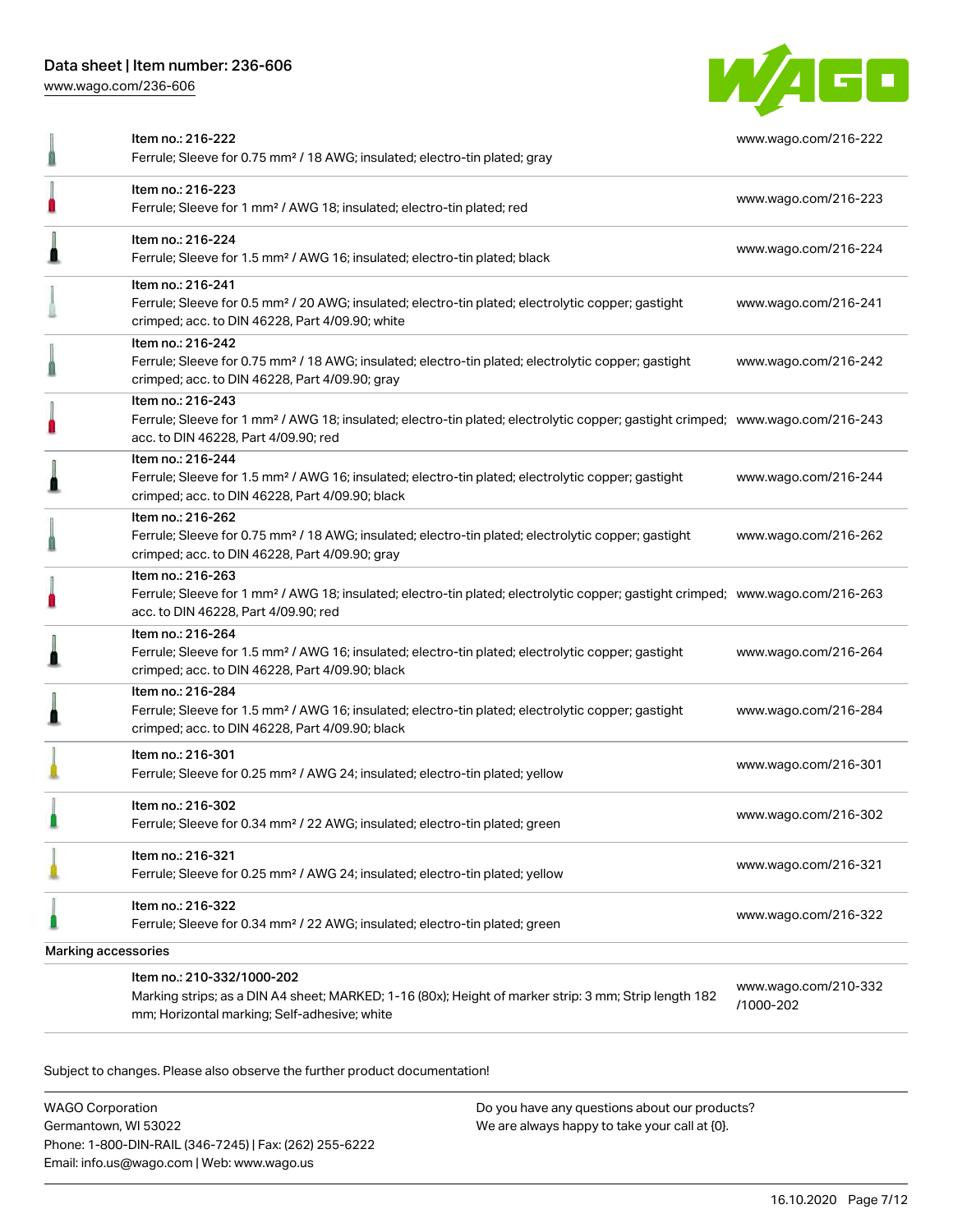Email: info.us@wago.com | Web: www.wago.us



|                                                         | Item no.: 210-332/1000-204<br>Marking strips; as a DIN A4 sheet; MARKED; 17-31 (80x); Height of marker strip: 3 mm; Strip length 182<br>mm; Horizontal marking; Self-adhesive; white<br>Item no.: 210-332/1000-206<br>Marking strips; as a DIN A4 sheet; MARKED; 33-48 (80x); Height of marker strip: 3 mm; Strip length 182<br>mm; Horizontal marking; Self-adhesive; white<br>Item no.: 210-332/1016-202<br>Marking strips; as a DIN A4 sheet; MARKED; 1-16 (80x); Height of marker strip: 3 mm; Strip length 182<br>mm; Horizontal marking; Self-adhesive; white<br>Item no.: 210-332/1016-204<br>Marking strips; as a DIN A4 sheet; MARKED; 17-31 (80x); Height of marker strip: 3 mm; Strip length 182<br>mm; Horizontal marking; Self-adhesive; white |             | www.wago.com/210-332<br>/1000-204<br>www.wago.com/210-332<br>/1000-206 |                      |  |
|---------------------------------------------------------|-------------------------------------------------------------------------------------------------------------------------------------------------------------------------------------------------------------------------------------------------------------------------------------------------------------------------------------------------------------------------------------------------------------------------------------------------------------------------------------------------------------------------------------------------------------------------------------------------------------------------------------------------------------------------------------------------------------------------------------------------------------|-------------|------------------------------------------------------------------------|----------------------|--|
|                                                         |                                                                                                                                                                                                                                                                                                                                                                                                                                                                                                                                                                                                                                                                                                                                                             |             |                                                                        |                      |  |
|                                                         |                                                                                                                                                                                                                                                                                                                                                                                                                                                                                                                                                                                                                                                                                                                                                             |             | /1016-202                                                              | www.wago.com/210-332 |  |
|                                                         |                                                                                                                                                                                                                                                                                                                                                                                                                                                                                                                                                                                                                                                                                                                                                             |             | www.wago.com/210-332<br>/1016-204                                      |                      |  |
|                                                         | Item no.: 210-332/1016-206<br>Marking strips; as a DIN A4 sheet; MARKED; 33-48 (80x); Height of marker strip: 3 mm; Strip length 182<br>mm; Horizontal marking; Self-adhesive; white                                                                                                                                                                                                                                                                                                                                                                                                                                                                                                                                                                        |             | /1016-206                                                              | www.wago.com/210-332 |  |
| <b>Downloads</b>                                        |                                                                                                                                                                                                                                                                                                                                                                                                                                                                                                                                                                                                                                                                                                                                                             |             |                                                                        |                      |  |
| <b>Documentation</b>                                    |                                                                                                                                                                                                                                                                                                                                                                                                                                                                                                                                                                                                                                                                                                                                                             |             |                                                                        |                      |  |
| <b>Additional Information</b><br>Technical explanations |                                                                                                                                                                                                                                                                                                                                                                                                                                                                                                                                                                                                                                                                                                                                                             | Apr 3, 2019 | pdf<br>3.6 MB                                                          | Download             |  |
| <b>CAD files</b>                                        |                                                                                                                                                                                                                                                                                                                                                                                                                                                                                                                                                                                                                                                                                                                                                             |             |                                                                        |                      |  |
| CAD data                                                |                                                                                                                                                                                                                                                                                                                                                                                                                                                                                                                                                                                                                                                                                                                                                             |             |                                                                        |                      |  |
| 2D/3D Models 236-606                                    |                                                                                                                                                                                                                                                                                                                                                                                                                                                                                                                                                                                                                                                                                                                                                             |             | <b>URL</b>                                                             | Download             |  |
| <b>CAE</b> data                                         |                                                                                                                                                                                                                                                                                                                                                                                                                                                                                                                                                                                                                                                                                                                                                             |             |                                                                        |                      |  |
| EPLAN Data Portal 236-606                               |                                                                                                                                                                                                                                                                                                                                                                                                                                                                                                                                                                                                                                                                                                                                                             |             | <b>URL</b>                                                             | Download             |  |
| ZUKEN Portal 236-606                                    |                                                                                                                                                                                                                                                                                                                                                                                                                                                                                                                                                                                                                                                                                                                                                             |             | <b>URL</b>                                                             | Download             |  |
| <b>PCB Design</b>                                       |                                                                                                                                                                                                                                                                                                                                                                                                                                                                                                                                                                                                                                                                                                                                                             |             |                                                                        |                      |  |
| Symbol and Footprint 236-606                            |                                                                                                                                                                                                                                                                                                                                                                                                                                                                                                                                                                                                                                                                                                                                                             |             | URL                                                                    | Download             |  |
|                                                         | CAx data for your PCB design, consisting of "schematic symbols and PCB footprints",<br>allow easy integration of the WAGO component into your development environment.                                                                                                                                                                                                                                                                                                                                                                                                                                                                                                                                                                                      |             |                                                                        |                      |  |
| <b>Supported formats:</b>                               |                                                                                                                                                                                                                                                                                                                                                                                                                                                                                                                                                                                                                                                                                                                                                             |             |                                                                        |                      |  |
|                                                         | Subject to changes. Please also observe the further product documentation!                                                                                                                                                                                                                                                                                                                                                                                                                                                                                                                                                                                                                                                                                  |             |                                                                        |                      |  |
| <b>WAGO Corporation</b>                                 | Do you have any questions about our products?<br>Germantown, WI 53022<br>We are always happy to take your call at {0}.<br>Phone: 1-800-DIN-RAIL (346-7245)   Fax: (262) 255-6222                                                                                                                                                                                                                                                                                                                                                                                                                                                                                                                                                                            |             |                                                                        |                      |  |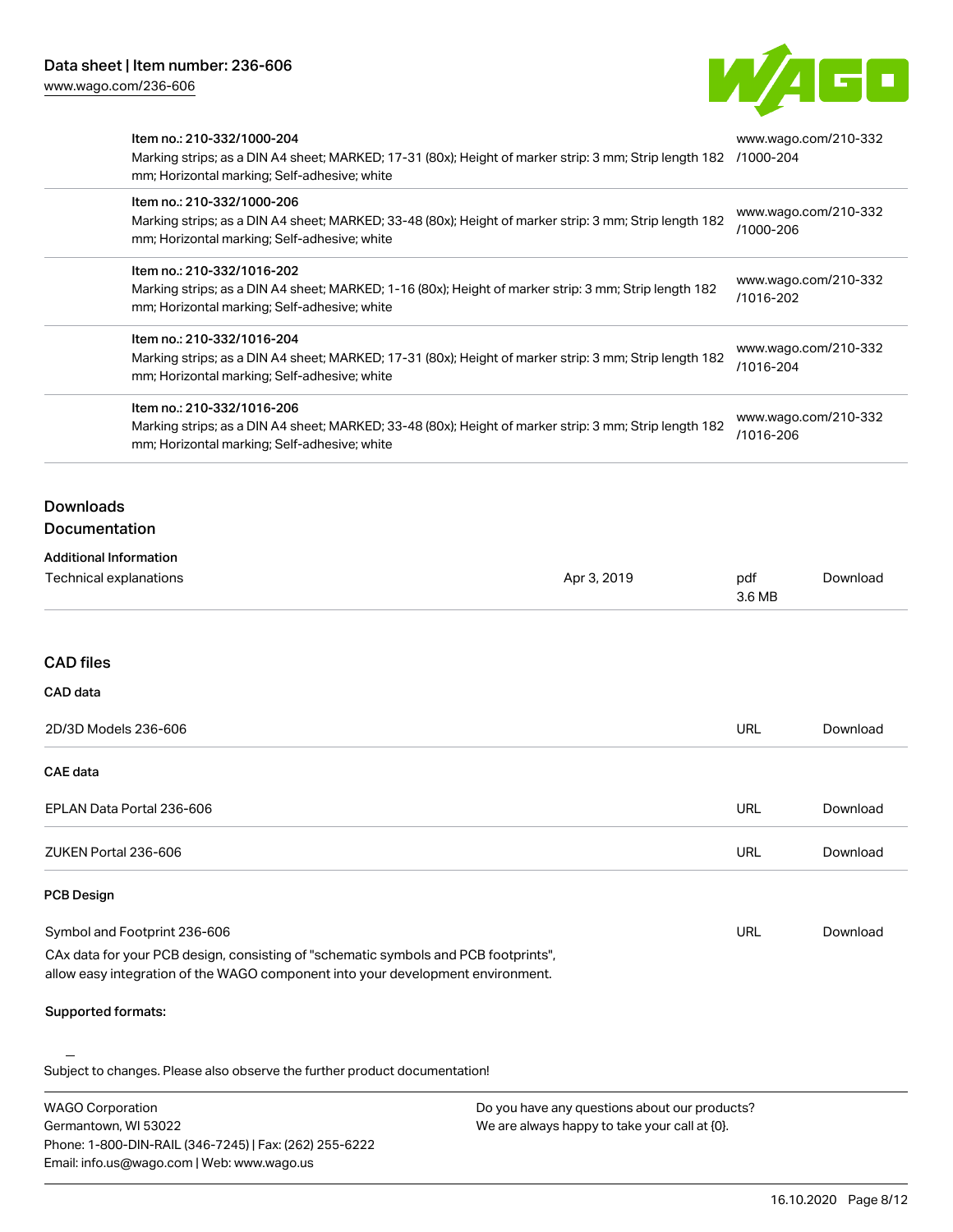[www.wago.com/236-606](http://www.wago.com/236-606)

- $\blacksquare$ Accel EDA 14 & 15
- $\blacksquare$ Altium 6 to current version
- $\blacksquare$ Cadence Allegro
- $\blacksquare$ **DesignSpark**
- П Eagle Libraries
- $\blacksquare$ KiCad
- $\blacksquare$ Mentor Graphics BoardStation
- $\blacksquare$ Mentor Graphics Design Architect
- $\blacksquare$ Mentor Graphics Design Expedition 99 and 2000
- $\blacksquare$ OrCAD 9.X PCB and Capture
- $\blacksquare$ PADS PowerPCB 3, 3.5, 4.X, and 5.X
- $\blacksquare$ PADS PowerPCB and PowerLogic 3.0
- $\blacksquare$ PCAD 2000, 2001, 2002, 2004, and 2006
- $\blacksquare$ Pulsonix 8.5 or newer
- $\blacksquare$ **STL**
- $\blacksquare$ 3D STEP
- $\blacksquare$ TARGET 3001!
- $\blacksquare$ View Logic ViewDraw
- $\blacksquare$ Quadcept
- П Zuken CadStar 3 and 4
- $\blacksquare$ Zuken CR-5000 and CR-8000

PCB Component Libraries (EDA), PCB CAD Library Ultra Librarian

#### Installation Notes

Conductor termination

Subject to changes. Please also observe the further product documentation!

WAGO Corporation Germantown, WI 53022 Phone: 1-800-DIN-RAIL (346-7245) | Fax: (262) 255-6222 Email: info.us@wago.com | Web: www.wago.us

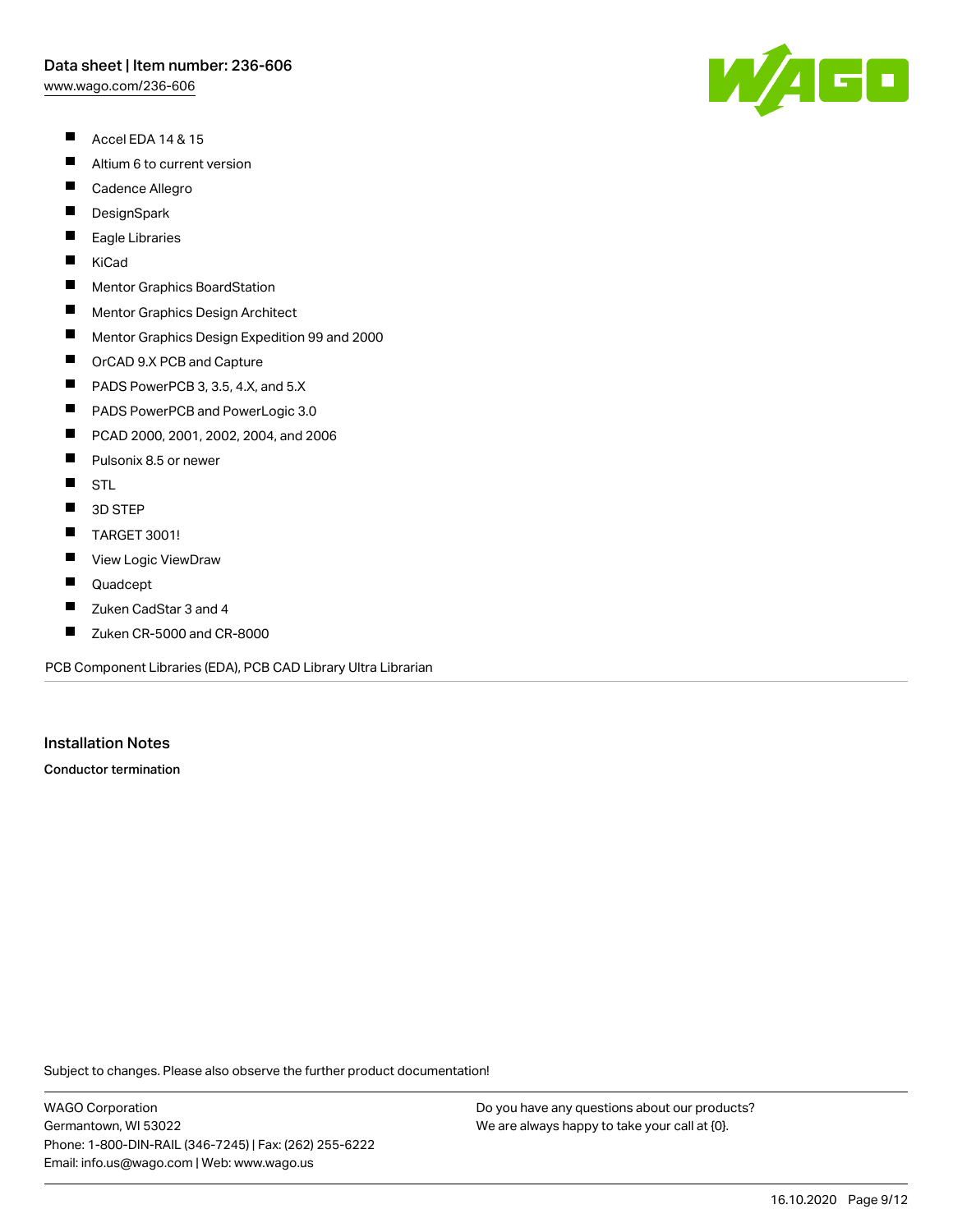#### Data sheet | Item number: 236-606 [www.wago.com/236-606](http://www.wago.com/236-606)





Inserting a conductor via 3.5 mm screwdriver.

Screwdriver actuation parallel to conductor entry.



screwdriver.

Screwdriver actuation perpendicular to conductor entry.



Inserting a conductor via 3.5 mm Inserting a conductor via operating tool.

Subject to changes. Please also observe the further product documentation!

WAGO Corporation Germantown, WI 53022 Phone: 1-800-DIN-RAIL (346-7245) | Fax: (262) 255-6222 Email: info.us@wago.com | Web: www.wago.us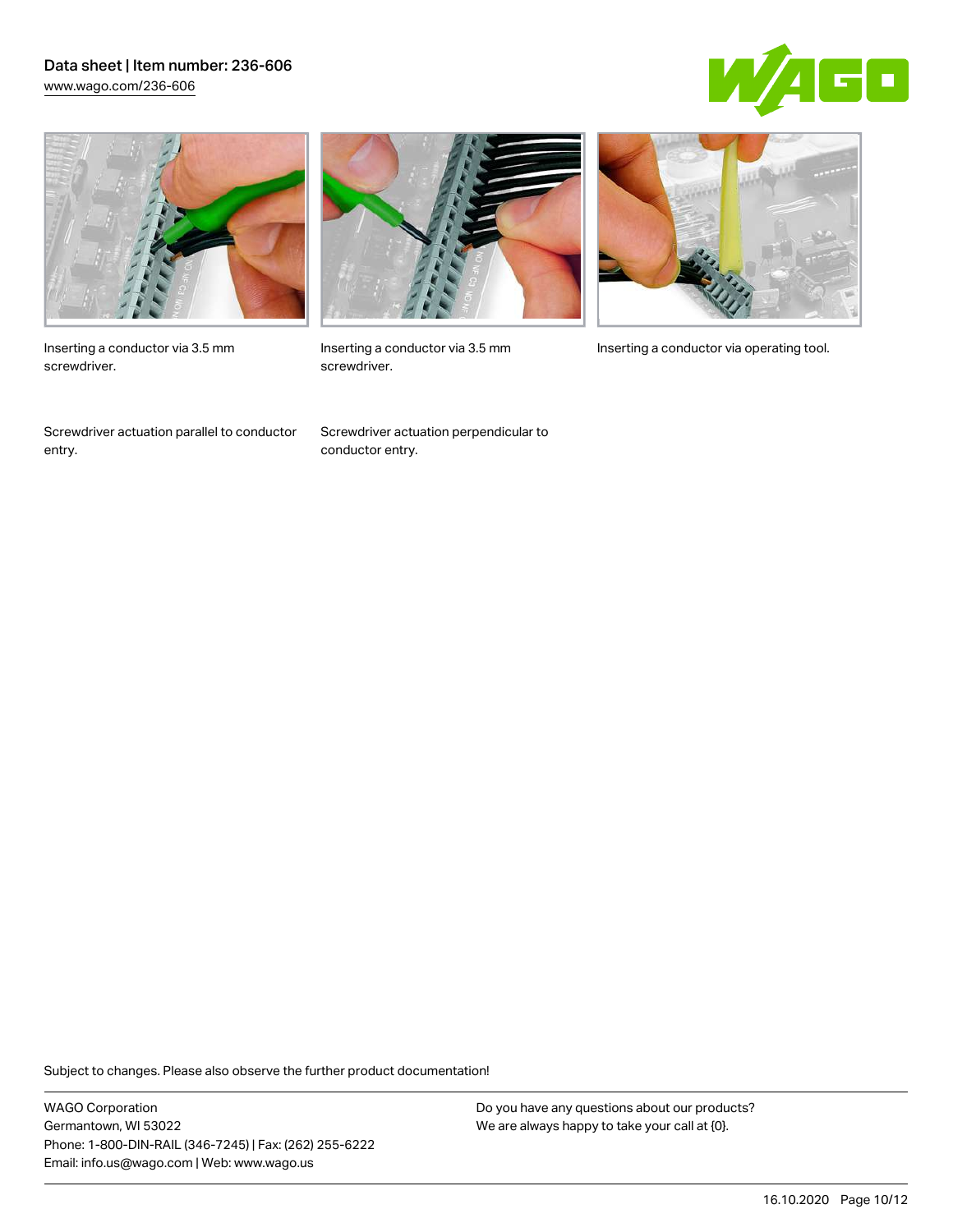### Data sheet | Item number: 236-606 [www.wago.com/236-606](http://www.wago.com/236-606)





Compared to standard screwdrivers, these operating tools are far more convenient for wiring PCB terminal strips at factory.

Installation



PCB Terminal Strips placed behind each other save space – staggering them by half the pin spacing simplifies subsequent wiring of the first row.

Installation

Subject to changes. Please also observe the further product documentation!

WAGO Corporation Germantown, WI 53022 Phone: 1-800-DIN-RAIL (346-7245) | Fax: (262) 255-6222 Email: info.us@wago.com | Web: www.wago.us